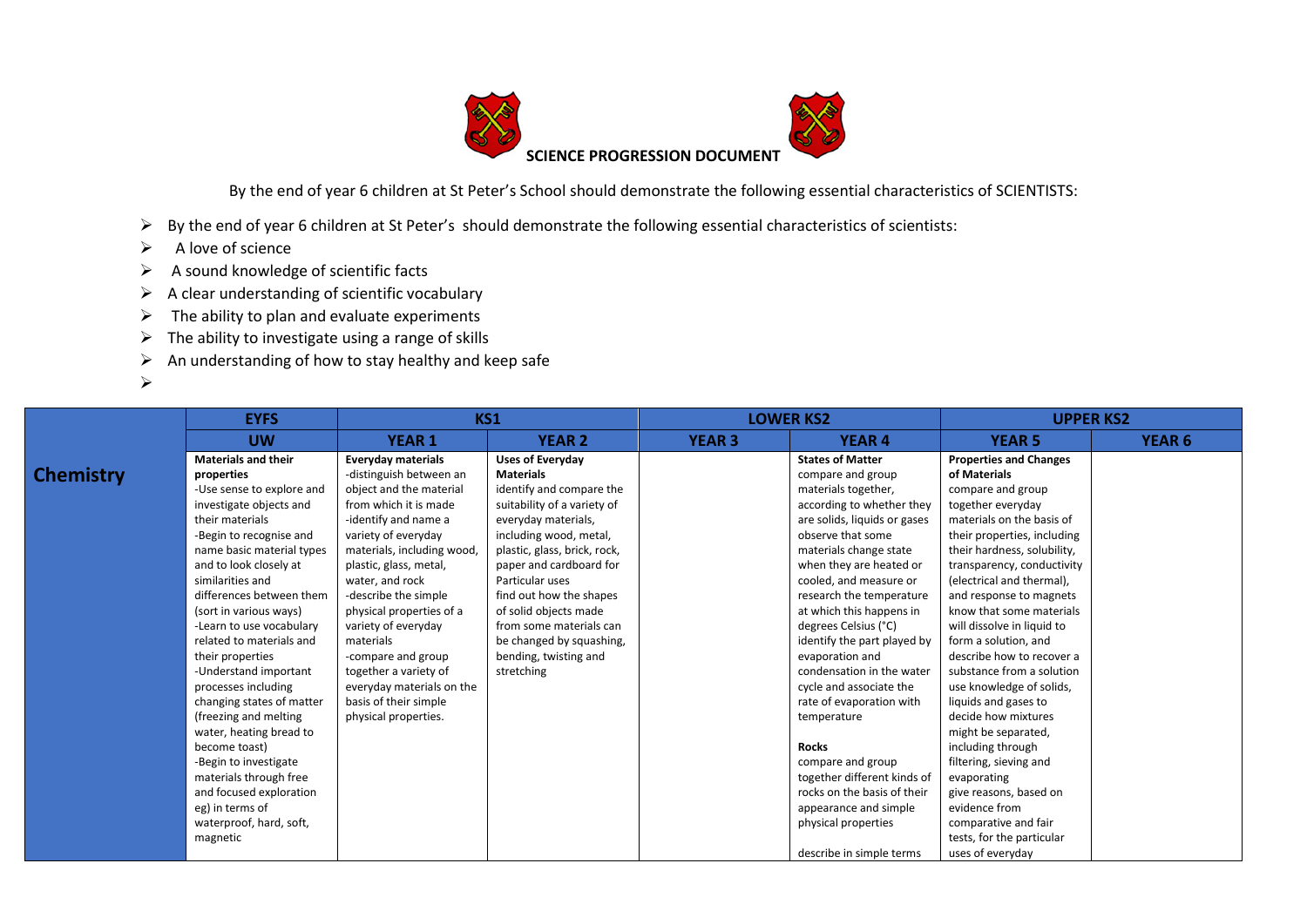|                |                                                                                                                                                                                                                                                                                                                                                                                                                                                                                                                                                                                 |                                                                                                                                                                        |               |                                                                                                                                                                                                                                                                                                                                                                                                                                                                                                                                                                                                                                                                                                                                                          | how fossils are formed<br>when things that have<br>lived are trapped within<br>rock<br>recognise that soils are<br>made from rocks and<br>organic matter                                                                                                                                                                                                                                                                                                                | materials, including<br>metals, wood and plastic<br>demonstrate that<br>dissolving, mixing and<br>changes of state are<br>reversible changes<br>explain that some<br>changes result in the<br>formation of new<br>materials, and that this<br>kind of change is not<br>usually reversible,<br>including changes<br>associated with burning<br>and the action of acid on<br>bicarbonate                                                                                                                                                                                                                                                                                                                                                                                            |                                                                                                                                                                                                                                                                                                                                                                                                                                                                                                                                                                                                                                                                                                                                                                                                                               |
|----------------|---------------------------------------------------------------------------------------------------------------------------------------------------------------------------------------------------------------------------------------------------------------------------------------------------------------------------------------------------------------------------------------------------------------------------------------------------------------------------------------------------------------------------------------------------------------------------------|------------------------------------------------------------------------------------------------------------------------------------------------------------------------|---------------|----------------------------------------------------------------------------------------------------------------------------------------------------------------------------------------------------------------------------------------------------------------------------------------------------------------------------------------------------------------------------------------------------------------------------------------------------------------------------------------------------------------------------------------------------------------------------------------------------------------------------------------------------------------------------------------------------------------------------------------------------------|-------------------------------------------------------------------------------------------------------------------------------------------------------------------------------------------------------------------------------------------------------------------------------------------------------------------------------------------------------------------------------------------------------------------------------------------------------------------------|-----------------------------------------------------------------------------------------------------------------------------------------------------------------------------------------------------------------------------------------------------------------------------------------------------------------------------------------------------------------------------------------------------------------------------------------------------------------------------------------------------------------------------------------------------------------------------------------------------------------------------------------------------------------------------------------------------------------------------------------------------------------------------------|-------------------------------------------------------------------------------------------------------------------------------------------------------------------------------------------------------------------------------------------------------------------------------------------------------------------------------------------------------------------------------------------------------------------------------------------------------------------------------------------------------------------------------------------------------------------------------------------------------------------------------------------------------------------------------------------------------------------------------------------------------------------------------------------------------------------------------|
|                | <b>EYFS</b>                                                                                                                                                                                                                                                                                                                                                                                                                                                                                                                                                                     | <b>KS1</b>                                                                                                                                                             |               |                                                                                                                                                                                                                                                                                                                                                                                                                                                                                                                                                                                                                                                                                                                                                          | <b>LOWER KS2</b>                                                                                                                                                                                                                                                                                                                                                                                                                                                        |                                                                                                                                                                                                                                                                                                                                                                                                                                                                                                                                                                                                                                                                                                                                                                                   | <b>UPPER KS2</b>                                                                                                                                                                                                                                                                                                                                                                                                                                                                                                                                                                                                                                                                                                                                                                                                              |
|                | <b>UW</b>                                                                                                                                                                                                                                                                                                                                                                                                                                                                                                                                                                       | <b>YEAR 1</b>                                                                                                                                                          | <b>YEAR 2</b> | <b>YEAR 3</b>                                                                                                                                                                                                                                                                                                                                                                                                                                                                                                                                                                                                                                                                                                                                            | <b>YEAR4</b>                                                                                                                                                                                                                                                                                                                                                                                                                                                            | <b>YEAR 5</b>                                                                                                                                                                                                                                                                                                                                                                                                                                                                                                                                                                                                                                                                                                                                                                     | <b>YEAR 6</b>                                                                                                                                                                                                                                                                                                                                                                                                                                                                                                                                                                                                                                                                                                                                                                                                                 |
| <b>Physics</b> | <b>Physical processes</b><br>-Learn about everyday<br>appliances that use<br>electricity<br>-Begin to observe and<br>describe the movement of<br>familiar things eg) a toy<br>car<br>-Begin to understand<br>pushes and pulls as forces<br>through free/ focused<br>investigation<br>-Compare night and day<br>-Begin to investigate<br>sources of light and<br>sound/explore shadows<br>-Explore magnetism and<br>the properties of water/<br>floating and sinking<br>-Understand some<br>important processes in<br>the natural world around<br>them, including the<br>seasons | <b>Seasonal Change</b><br>-observe changes across<br>the four seasons<br>-observe and describe<br>weather associated with<br>the seasons and how day<br>length varies. |               | <b>Forces and Magnets</b><br>compare how things move<br>on different surfaces<br>notice that some forces<br>need contact between<br>two objects, but magnetic<br>forces can act at a<br>distance<br>observe how magnets<br>attract or repel each other<br>and attract some<br>materials and not others<br>compare and group<br>together a variety of<br>everyday materials on the<br>basis of whether they are<br>attracted to a magnet,<br>and identify some<br>magnetic materials<br>describe magnets as<br>having two poles<br>predict whether two<br>magnets will attract or<br>repel each other,<br>depending on which poles<br>are facing.<br>Electricity<br>identify common<br>appliances that run on<br>electricity<br>construct a simple series | Light<br>-recognise that they need<br>light in order to see things<br>and that dark is the<br>absence of light<br>-notice that light is<br>reflected from surfaces<br>-recognise that light from<br>the sun can be dangerous<br>and that there are ways to<br>protect their eyes<br>-recognise that shadows<br>are formed when the light<br>from a light source is<br>blocked by an opaque<br>object<br>-find patterns in the way<br>that the size of shadows<br>change | <b>Forces</b><br>explain that unsupported<br>objects fall towards the<br>Earth because of the force<br>of gravity acting between<br>the Earth and the falling<br>object<br>identify the effects of air<br>resistance, water<br>resistance and friction,<br>that act between moving<br>surfaces<br>recognise that some<br>mechanisms, including<br>levers, pulleys and gears,<br>allow a smaller force to<br>have a greater effect.<br><b>Earth and Space</b><br>describe the movement of<br>the Earth, and other<br>planets, relative to the<br>Sun in the solar system<br>describe the movement of<br>the Moon relative to the<br>Earth<br>describe the Sun, Earth<br>and Moon as<br>approximately spherical<br>bodies<br>use the idea of the Earth's<br>rotation to explain day | Light<br>recognise that light<br>appears to travel in<br>straight lines<br>use the idea that light<br>travels in straight lines to<br>explain that objects are<br>seen because they give<br>out or reflect light into the<br>eye<br>explain that we see things<br>because light travels from<br>light sources to our eyes<br>or from light sources to<br>objects and then to our<br>eyes<br>use the idea that light<br>travels in straight lines to<br>explain why shadows have<br>the same shape as the<br>objects that cast them.<br>Electricity<br>associate the brightness<br>of a lamp or the volume of<br>a buzzer with the number<br>and voltage of cells used<br>in the circuit<br>compare and give reasons<br>for variations in how<br>components function,<br>including the brightness of<br>bulbs, the loudness of |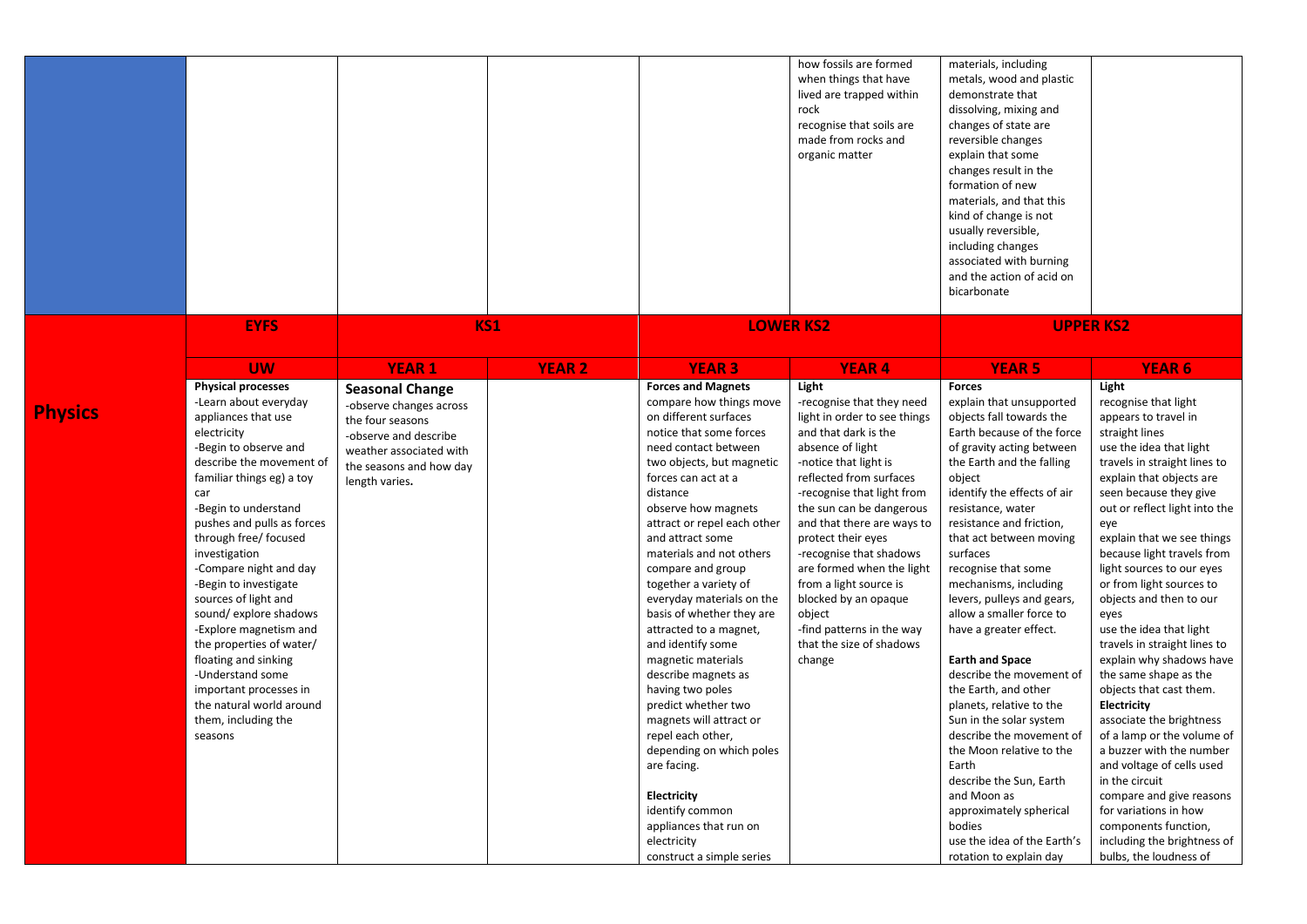|                |                                                 |                        |                           | electrical circuit,           |                     | and night and the              | buzzers and the on/off         |
|----------------|-------------------------------------------------|------------------------|---------------------------|-------------------------------|---------------------|--------------------------------|--------------------------------|
|                |                                                 |                        |                           | identifying and naming its    |                     | apparent movement of           | position of switches use       |
|                |                                                 |                        |                           | basic parts, including cells, |                     | the sun across the sky.        | recognised symbols when        |
|                |                                                 |                        |                           | wires, bulbs, switches and    |                     |                                | representing a simple          |
|                |                                                 |                        |                           | buzzers                       |                     |                                | circuit in a diagram.          |
|                |                                                 |                        |                           | identify whether or not a     |                     |                                |                                |
|                |                                                 |                        |                           | lamp will light in a simple   |                     |                                |                                |
|                |                                                 |                        |                           | series circuit, based on      |                     |                                |                                |
|                |                                                 |                        |                           | whether or not the lamp       |                     |                                |                                |
|                |                                                 |                        |                           | is part of a complete loop    |                     |                                |                                |
|                |                                                 |                        |                           | with a battery                |                     |                                |                                |
|                |                                                 |                        |                           | recognise that a switch       |                     |                                |                                |
|                |                                                 |                        |                           | opens and closes a circuit    |                     |                                |                                |
|                |                                                 |                        |                           | and associate this with       |                     |                                |                                |
|                |                                                 |                        |                           | whether or not a lamp         |                     |                                |                                |
|                |                                                 |                        |                           | lights in a simple series     |                     |                                |                                |
|                |                                                 |                        |                           | circuit                       |                     |                                |                                |
|                |                                                 |                        |                           | recognise some common         |                     |                                |                                |
|                |                                                 |                        |                           | conductors and insulators,    |                     |                                |                                |
|                |                                                 |                        |                           | and associate metals with     |                     |                                |                                |
|                |                                                 |                        |                           |                               |                     |                                |                                |
|                |                                                 |                        |                           | being good conductors.        |                     |                                |                                |
|                |                                                 |                        |                           | Sound                         |                     |                                |                                |
|                |                                                 |                        |                           | identify how sounds are       |                     |                                |                                |
|                |                                                 |                        |                           | made, associating some of     |                     |                                |                                |
|                |                                                 |                        |                           | them with something           |                     |                                |                                |
|                |                                                 |                        |                           | vibrating                     |                     |                                |                                |
|                |                                                 |                        |                           | recognise that vibrations     |                     |                                |                                |
|                |                                                 |                        |                           | from sounds travel            |                     |                                |                                |
|                |                                                 |                        |                           | through a medium to the       |                     |                                |                                |
|                |                                                 |                        |                           | ear                           |                     |                                |                                |
|                |                                                 |                        |                           | find patterns between the     |                     |                                |                                |
|                |                                                 |                        |                           |                               |                     |                                |                                |
|                |                                                 |                        |                           | pitch of a sound and          |                     |                                |                                |
|                |                                                 |                        |                           | features of the object that   |                     |                                |                                |
|                |                                                 |                        |                           | produced it                   |                     |                                |                                |
|                |                                                 |                        |                           | find patterns between the     |                     |                                |                                |
|                |                                                 |                        |                           | volume of a sound and         |                     |                                |                                |
|                |                                                 |                        |                           | the strength of the           |                     |                                |                                |
|                |                                                 |                        |                           | vibrations that produced      |                     |                                |                                |
|                |                                                 |                        |                           | it                            |                     |                                |                                |
|                |                                                 |                        |                           | recognise that sounds get     |                     |                                |                                |
|                |                                                 |                        |                           | fainter as the distance       |                     |                                |                                |
|                |                                                 |                        |                           | from the sound source         |                     |                                |                                |
|                |                                                 |                        |                           | increases.                    |                     |                                |                                |
|                | <b>EYFS</b>                                     | KS1                    |                           | <b>LOWER KS2</b>              |                     | <b>UPPER KS2</b>               |                                |
|                |                                                 |                        |                           |                               |                     |                                |                                |
|                | <b>UW</b>                                       | <b>YEAR 1</b>          | <b>YEAR 2</b>             | <b>YEAR 3</b>                 | <b>YEAR 4</b>       | <b>YEAR 5</b>                  | YEAR 6                         |
|                |                                                 |                        |                           |                               |                     |                                |                                |
|                | Life processes and living                       | <b>Plants</b>          | <b>Plants</b>             | Animals, including            | Animals, including  | <b>Living Things and Their</b> | <b>Living Things and Their</b> |
|                | things                                          | -identify and name a   | observe and describe how  | <b>Humans</b>                 | Humans              | <b>Habitats</b>                | <b>Habitats</b>                |
| <b>Biology</b> | -Name the main parts of<br>the body and a plant | variety of common wild | seeds and bulbs grow into | -identify that animals,       | describe the simple | describe the differences in    | describe how living things     |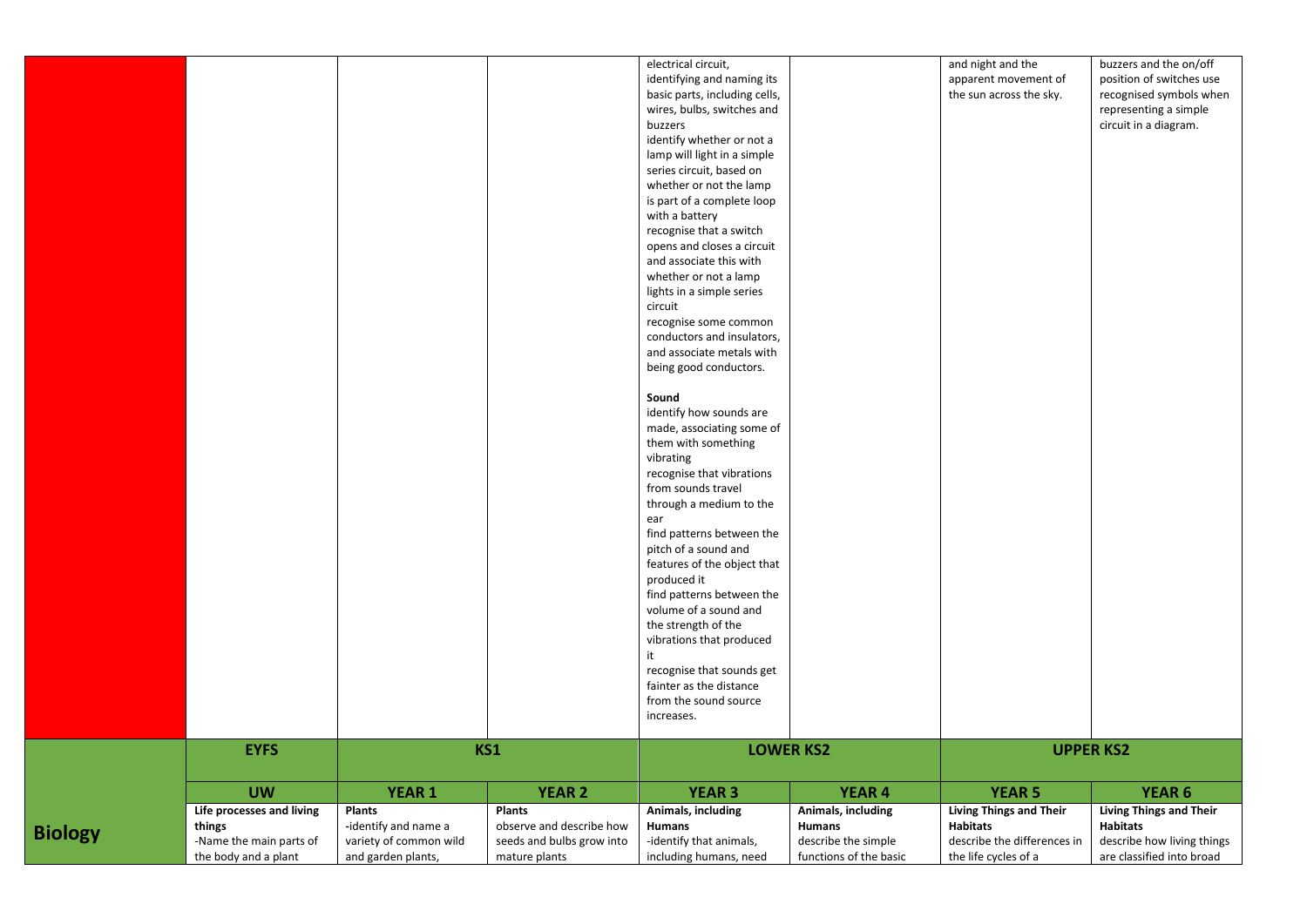| -Begin to investigate the | including deciduous and      | find out and describe how      | the right types and         | parts of the digestive         | mammal, an amphibian,     | groups according to              |
|---------------------------|------------------------------|--------------------------------|-----------------------------|--------------------------------|---------------------------|----------------------------------|
| world around them using   | evergreen trees              | plants need water, light       | amount of nutrition, and    | system in humans identify      | an insect and a bird      | common observable                |
| their senses              | -identify and describe the   | and a suitable                 | that they cannot make       | the different types of         | describe the life process | characteristics and based        |
| -Find out about and name  | basic structure of a         | temperature to grow and        | their own food; they get    | teeth in humans and their      | of reproduction in some   | on similarities and              |
| a range of common         | variety of common            | stay healthy.                  | nutrition from what they    | simple functions               | plants and animals        | differences, including           |
| animals                   | flowering plants, including  | observe and describe how       | eat                         | construct and interpret a      |                           | micro-organisms, plants          |
| -Begin to look at         | trees                        | seeds and bulbs grow into      | -identify that humans and   | variety of food chains,        | Animals, including        | and animals                      |
| similarities and          | Animals, including           | mature plants                  | some other animals have     | identifying producers,         | Humans                    | give reasons for classifying     |
| differences between       | humans                       | find out and describe how      | skeletons and muscles for   | predators and prey.            | Describe the changes as   | plants and animals based         |
| themselves and others     | identify and name a          | plants need water, light       | support, protection and     |                                | humans develop to old     | on specific characteristics      |
| -Make simple              | variety of common            | and a suitable                 | movement.                   | <b>Living Things and Their</b> | age.                      |                                  |
| observations and          | animals including fish,      | temperature to grow and        |                             | <b>Habitats</b>                |                           | <b>Evolution and Inheritance</b> |
| drawings in relation to   | amphibians, reptiles, birds  | stay healthy.                  | <b>Plants</b>               | recognise that living          |                           | recognise that living            |
| plants/animals            | and mammals                  |                                | -identify and describe the  | things can be grouped in a     |                           | things have changed over         |
| -Begin to understand the  | identify and name a          | <b>Living Things and Their</b> | functions of different      | variety of ways                |                           | time and that fossils            |
| importance of treating    | variety of common            | <b>Habitats</b>                | parts of flowering plants:  | explore and use                |                           | provide information about        |
| living things, and the    | animals that are             | explore and compare the        | roots, stem/trunk, leaves   | classification keys to help    |                           | living things that               |
| environment, with care    | carnivores, herbivores       | differences between            | and flowers                 | group, identify and name       |                           | inhabited the Earth              |
| and sensitivity.          | and omnivores                | things that are living,        | -explore the requirements   | a variety of living things in  |                           | millions of years ago            |
|                           | describe and compare the     | dead, and things that          | of plants for life and      | their local and wider          |                           | recognise that living            |
|                           | structure of a variety of    | have never been alive          | growth (air, light, water,  | environment                    |                           | things produce offspring         |
|                           | common animals (fish,        | Identify that most living      | nutrients from soil, and    | recognise that                 |                           | of the same kind, but            |
|                           | amphibians, reptiles, birds  | things live in habitats to     | room to grow) and how       | environments can change        |                           | normally offspring vary          |
|                           | and mammals, including       | which they are suited and      | they vary from plant to     | and that this can              |                           | and are not identical to         |
|                           | pets)                        | describe how different         | plant                       | sometimes pose dangers         |                           | their parents                    |
|                           | identify, name, draw and     | habitats provide for the       | -investigate the way in     | to living things.              |                           | identify how animals and         |
|                           | label the basic parts of the | basic needs of different       | which water is              |                                |                           | plants are adapted to suit       |
|                           | human body and say           | kinds of animals and           | transported within plants   |                                |                           | their environment in             |
|                           | which part of the body is    | plants, and how they           | -explore the part that      |                                |                           | different ways and that          |
|                           | associated with each         | depend on each other           | flowers play in the life    |                                |                           | adaptation may lead to           |
|                           | sense                        |                                | cycle of flowering plants,  |                                |                           | evolution                        |
|                           |                              | Identify and name a            | including pollination, seed |                                |                           |                                  |
|                           |                              | variety of plants and          | formation and seed          |                                |                           | Animals, including               |
|                           |                              | animals in their habitats,     | dispersal.                  |                                |                           | <b>Humans</b>                    |
|                           |                              | including micro-habitats       |                             |                                |                           | identify and name the            |
|                           |                              | describe how animals           |                             |                                |                           | main parts of the human          |
|                           |                              | obtain their food from         |                             |                                |                           | circulatory system, and          |
|                           |                              | plants and other animals,      |                             |                                |                           | describe the functions of        |
|                           |                              | using the idea of a simple     |                             |                                |                           | the heart, blood vessels         |
|                           |                              | food chain, and identify       |                             |                                |                           | and blood                        |
|                           |                              | and name different             |                             |                                |                           | recognise the impact of          |
|                           |                              | sources of food.               |                             |                                |                           | diet, exercise, drugs and        |
|                           |                              | Animals, including             |                             |                                |                           | lifestyle on the way their       |
|                           |                              | <b>Humans</b>                  |                             |                                |                           | bodies function                  |
|                           |                              | notice that animals,           |                             |                                |                           | describe the ways in             |
|                           |                              | including humans, have         |                             |                                |                           | which nutrients and water        |
|                           |                              | offspring which grow into      |                             |                                |                           | are transported within           |
|                           |                              | adults                         |                             |                                |                           | animals, including               |
|                           |                              | find out about and             |                             |                                |                           | humans.                          |
|                           |                              | describe the basic needs       |                             |                                |                           |                                  |
|                           |                              | of animals, including          |                             |                                |                           |                                  |
|                           |                              | humans, for survival           |                             |                                |                           |                                  |
|                           |                              | (water, food and air)          |                             |                                |                           |                                  |
|                           |                              |                                |                             |                                |                           |                                  |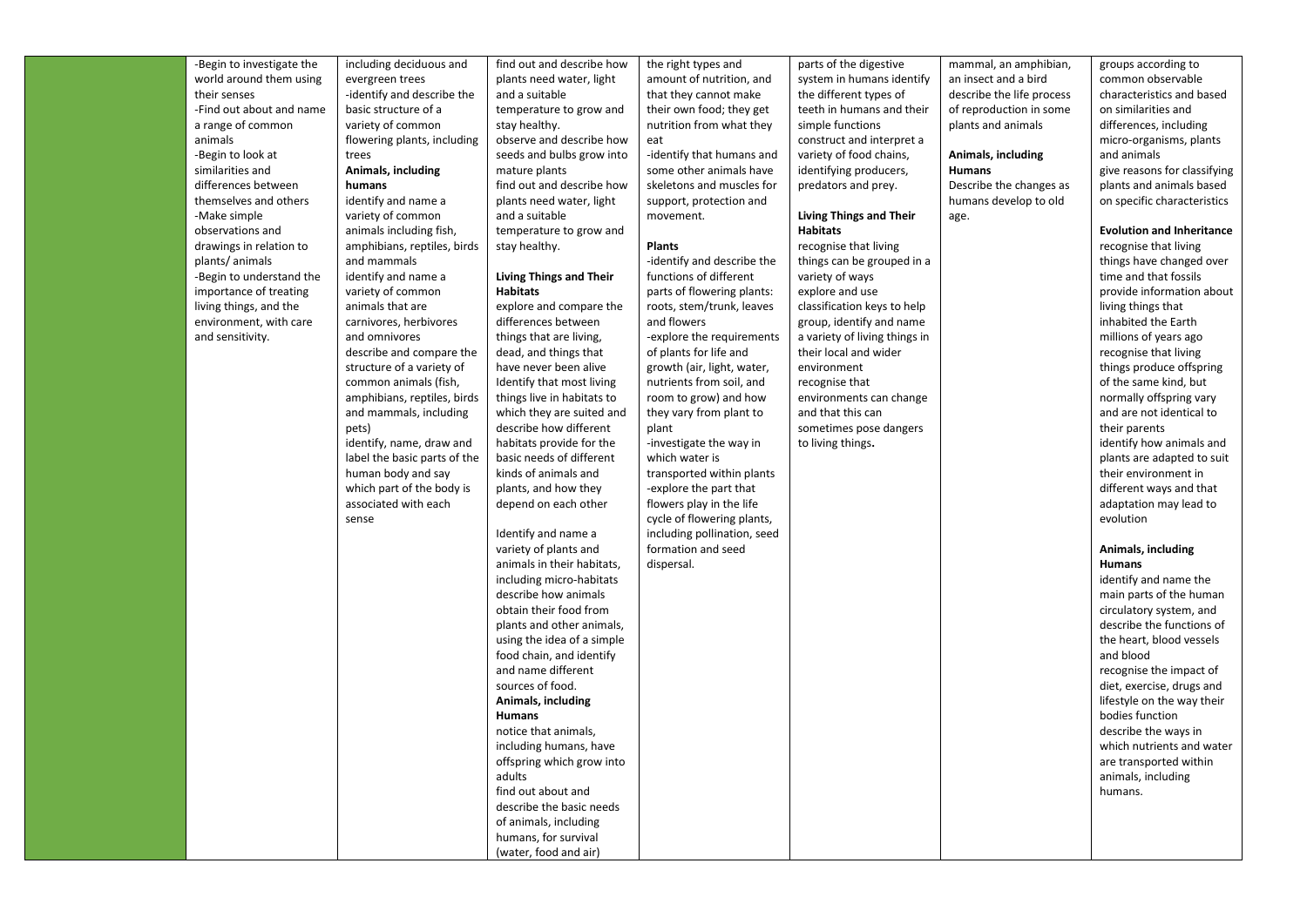|                |             |                                                    | describe the importance                            |                                                     |                                                     |                                                   |                                                   |
|----------------|-------------|----------------------------------------------------|----------------------------------------------------|-----------------------------------------------------|-----------------------------------------------------|---------------------------------------------------|---------------------------------------------------|
|                |             |                                                    | for humans of exercise,                            |                                                     |                                                     |                                                   |                                                   |
|                |             |                                                    | eating the right amounts                           |                                                     |                                                     |                                                   |                                                   |
|                |             |                                                    | of different types of food,                        |                                                     |                                                     |                                                   |                                                   |
|                |             |                                                    | and hygiene.                                       |                                                     |                                                     |                                                   |                                                   |
|                | <b>EYFS</b> |                                                    | KS1                                                | <b>LOWER KS2</b>                                    |                                                     | <b>UPPER KS2</b>                                  |                                                   |
|                |             |                                                    |                                                    |                                                     |                                                     |                                                   |                                                   |
|                |             |                                                    |                                                    |                                                     |                                                     |                                                   |                                                   |
|                | <b>UW</b>   | <b>YEAR 1</b>                                      | <b>YEAR 2</b>                                      | <b>YEAR 3</b>                                       | Year <sub>4</sub>                                   | <b>YEAR 5</b>                                     | <b>YEAR 6</b>                                     |
| <b>Working</b> |             | Pupils can ask simple                              | Pupils can ask simple                              | Pupils can, with support,                           | Pupils can, with support,                           | Pupils can, with support,                         | Pupils can, with support,                         |
|                |             | questions that can be                              | questions that can be                              | develop relevant &                                  | develop relevant &                                  | answer questions using                            | answer questions using                            |
| scientifically |             | tested with prompts                                | tested with prompts                                | testable questions                                  | testable questions                                  | evidence gathered from<br>different types of      | evidence gathered from<br>different types of      |
|                |             | Pupils can offer ways of                           | Pupils can offer ways of                           | Pupils can plan enquiry                             | Pupils can plan enquiry                             | scientific enquiry.                               | scientific enquiry.                               |
|                |             | gathering evidence to                              | gathering evidence to                              | such as a fair test or a                            | such as a fair test or a                            |                                                   |                                                   |
|                |             | answer a key questions                             | answer a key questions                             | comparative test                                    | comparative test                                    | Pupils can identify and                           | Pupils can identify and                           |
|                |             |                                                    |                                                    | (Year 4 – Pupils can plan                           | (Year 4 – Pupils can plan                           | manage variables (Year 5                          | manage variables (Year 5                          |
|                |             |                                                    |                                                    | investigations using                                | investigations using                                | may need some                                     | may need some                                     |
|                |             | Pupils can observe and<br>recognise key changes or | Pupils can observe and<br>recognise key changes or | different types of<br>scientific enquiry)           | different types of<br>scientific enquiry)           | prompting)                                        | prompting)                                        |
|                |             | features                                           | features                                           |                                                     |                                                     | <b>Pupils can select</b>                          | Pupils can select                                 |
|                |             |                                                    |                                                    | Pupils can use various                              | Pupils can use various                              | appropriate equipment                             | appropriate equipment                             |
|                |             | Pupils can begin to                                | Pupils can begin to                                | equipment as instructed                             | equipment as instructed                             |                                                   |                                                   |
|                |             | conduct simple                                     | conduct simple                                     |                                                     |                                                     | Pupils can take precise                           | Pupils can take precise                           |
|                |             | experiments                                        | experiments                                        | Pupils can use standard                             | Pupils can use standard                             | and accurate                                      | and accurate                                      |
|                |             | independently                                      | independently                                      | measurements and                                    | measurements and                                    | measurements and                                  | measurements and                                  |
|                |             |                                                    |                                                    | recognise the importance                            | recognise the importance                            | recognise the importance                          | recognise the importance                          |
|                |             | Pupils can identify what                           | Pupils can identify what                           | of being accurate                                   | of being accurate                                   | of these. (Year 6 - pupils                        | of these. (Year 6 – pupils                        |
|                |             | is to be recorded in the                           | is to be recorded in the                           |                                                     |                                                     | may consider how                                  | may consider how                                  |
|                |             | experiment and suggest                             | experiment and suggest                             | Pupils can, with some                               | Pupils can, with some                               | modifying the instrument                          | modifying the instrument                          |
|                |             | ways of doing this (e.g.                           | ways of doing this (e.g.                           | support, use words and                              | support, use words and                              | or technique,                                     | or technique,                                     |
|                |             | drawing)                                           | drawing)                                           | diagrams to record                                  | diagrams to record                                  | measurements can be                               | measurements can be                               |
|                |             |                                                    |                                                    | findings                                            | findings                                            | improved)                                         | improved)                                         |
|                |             |                                                    | Pupils can identify the                            |                                                     |                                                     |                                                   |                                                   |
|                |             |                                                    | main findings from the                             |                                                     | Pupils can use tables to                            | Pupils know how to                                | Pupils know how to                                |
|                |             |                                                    | experiment and answer<br>questions using the data  | Pupils can answer various<br>questions based on the | record evidence (year 4 -<br>can be various ways to | process repeat readings<br>(Year 6 - and identify | process repeat readings<br>(Year 6 - and identify |
|                |             |                                                    | they have collected (year                          | data collected                                      | record evidence) and                                | situations where this will                        | situations where this will                        |
|                |             |                                                    | 2 questions may be more                            |                                                     | recognise patterns that                             | improve the quality of                            | improve the quality of                            |
|                |             |                                                    | enquiry based)                                     |                                                     | relate to scientific ideas                          | evidence                                          | evidence                                          |
|                |             |                                                    |                                                    | Pupils can use evidence                             |                                                     |                                                   |                                                   |
|                |             |                                                    |                                                    | to write a conclusion                               | <b>Pupils can answer various</b>                    | Pupils can (year 5 start                          | Pupils can (year 5 start                          |
|                |             |                                                    |                                                    | referring to the evidence                           | questions based on the                              | to) use labelled diagrams                         | to) use labelled diagrams                         |
|                |             |                                                    |                                                    | specifically and data                               | data collected                                      | to show more complex                              | to show more complex                              |
|                |             |                                                    |                                                    | more accurately                                     |                                                     | outcomes                                          | outcomes                                          |
|                |             |                                                    |                                                    |                                                     | Pupils can use evidence                             |                                                   |                                                   |
|                |             |                                                    |                                                    |                                                     | to write a conclusion                               |                                                   |                                                   |
|                |             |                                                    |                                                    |                                                     | referring to the evidence                           | Pupils can use various                            | Pupils can use various                            |
|                |             |                                                    |                                                    | Pupils can suggest how                              | specifically and data                               | ways to record complex                            | ways to record complex                            |
|                |             |                                                    |                                                    | an experiment could be                              | more accurately                                     | evidence (Year 5 may                              | evidence (Year 5 may                              |
|                |             |                                                    |                                                    | extended                                            |                                                     | need some prompting)                              | need some prompting)                              |
|                |             |                                                    |                                                    |                                                     | Pupils can suggest how                              |                                                   |                                                   |
|                |             |                                                    |                                                    |                                                     | an experiment could be                              | Pupils can use line graphs                        | Pupils can use line graphs                        |